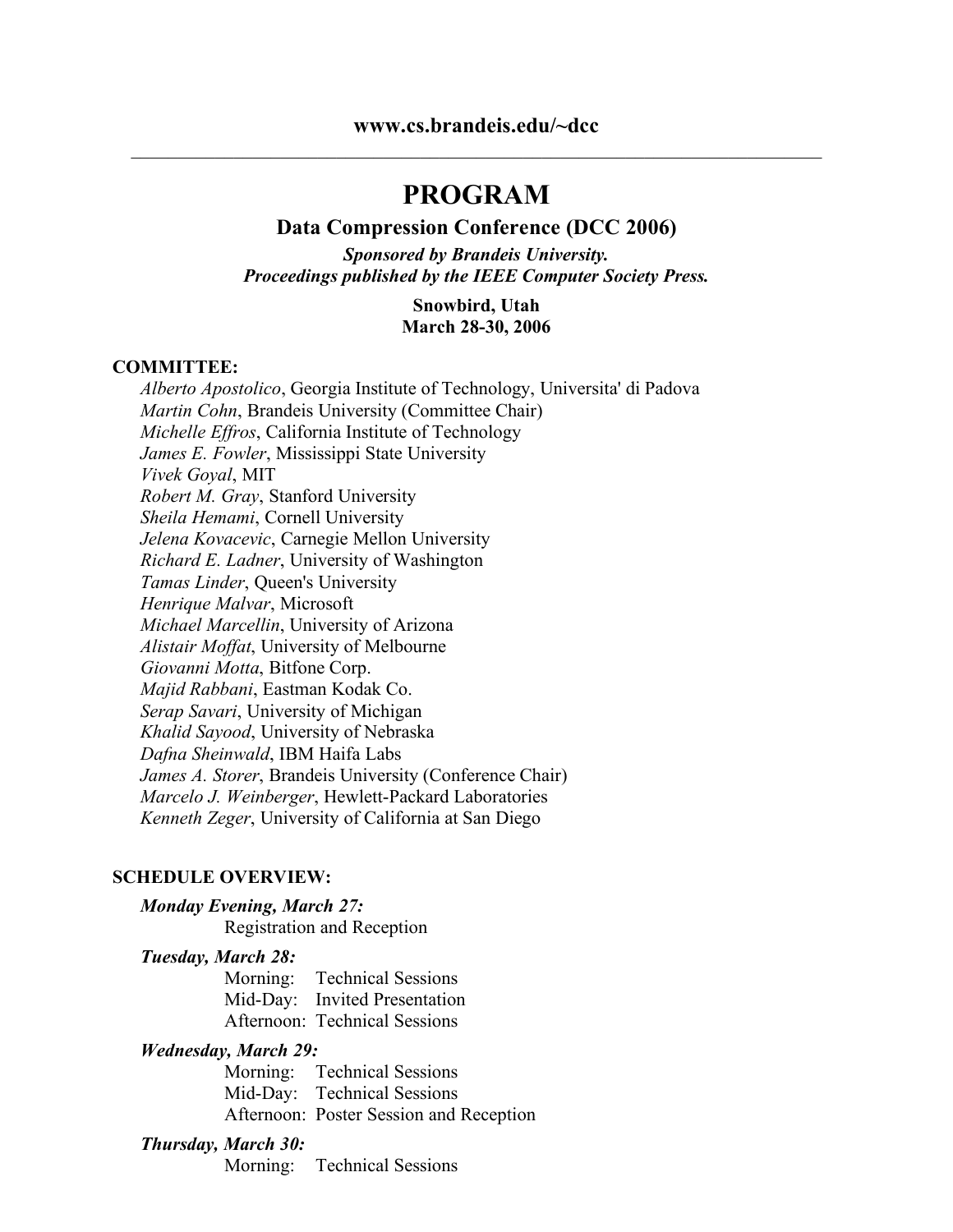### **MONDAY EVENING**

Registration / Reception, 7:00-10:00pm (Golden Cliff Room)

# **TUESDAY MORNING**

### **SESSION 1**

| 8:00am: "Non-Asymptotic Design of Finite State Universal Predictors"  |
|-----------------------------------------------------------------------|
|                                                                       |
| Amir Ingber and Meir Feder                                            |
| Tel Aviv University                                                   |
|                                                                       |
| Lav R. Varshney and Vivek K. Goyal                                    |
| Massachusetts Institute of Technology                                 |
| 8:40am: "Adaptive Run-Length / Golomb-Rice Encoding"                  |
| of Quantized Generalized Gaussian Sources with Unknown Statistics" 23 |
| Henrique S. Malvar                                                    |
| Microsoft Research                                                    |
|                                                                       |
| Emmanuel Candès and Justin Romberg                                    |
| California Institute of Technology                                    |
| 9:20am: "New Lower and Upper Bounds on the Expected Length            |
|                                                                       |
| Jay Cheng and Tien-Ke Huang                                           |
| National Tsing Hua University                                         |
| <b>Break:</b> 9:40am - 10:00am                                        |

| <b>10:00am:</b> "Time-Sharing Vs. Source-Splitting in the Slepian-Wolf Problem:                           |
|-----------------------------------------------------------------------------------------------------------|
|                                                                                                           |
| Todd P. Coleman, Muriel Médard, and Michelle Effros <sup>†</sup>                                          |
| Massachusetts Institute of Technology, <sup>†</sup> California Institute of Technology                    |
| 10:20am: "On Efficient Quantizer Design for Robust Distributed Source Coding" 63                          |
| Ankur Saxena, Jayanth Nayak <sup>†</sup> , and Kenneth Rose                                               |
| University of California, Santa Barbara, <sup>†</sup> IRISA/INRIA                                         |
| 10:40am: "Analysis of Multiple Antenna Systems with Finite-Rate Feedback                                  |
| Jun Zheng, Ethan Duni, and Bhaskar D. Rao                                                                 |
| University of California, San Diego                                                                       |
| <b>11:00am:</b> "Distributed Sampling and Compression of Scenes"                                          |
|                                                                                                           |
| Nicolas Gehrig and Pier Luigi Dragotti                                                                    |
| Imperial College London                                                                                   |
|                                                                                                           |
| Nima Sarshar and Xiaolin Wu                                                                               |
| McMaster University                                                                                       |
| 11:40am: "Joint Source-Channel Decoding"                                                                  |
|                                                                                                           |
| Xiaolin Wu, Xiaohan Wang, and Jia Wang<br>McMaster University, <sup>†</sup> Shanghai Jiao Tong University |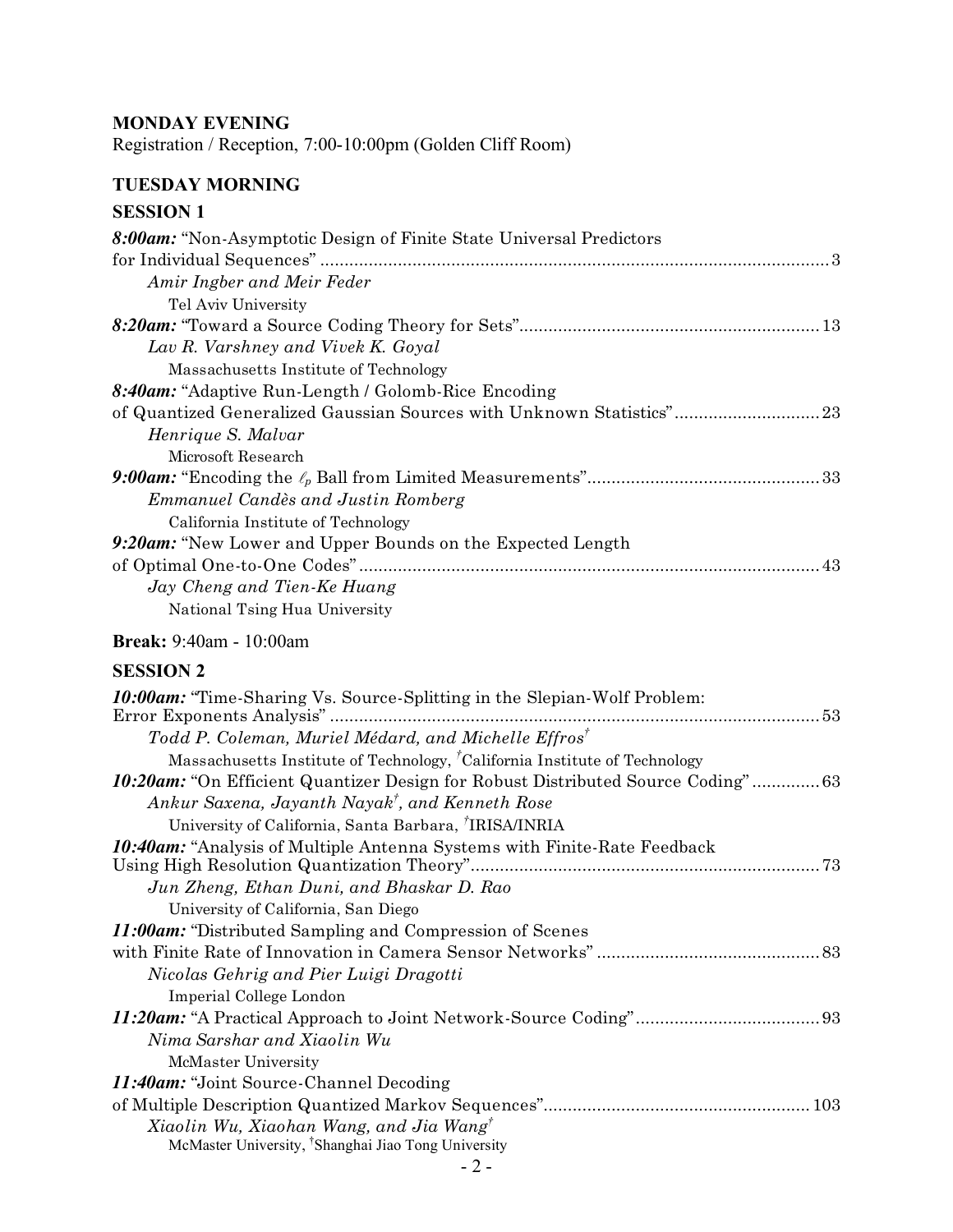**Lunch Break:** 12:00pm - 2:30pm

#### **TUESDAY MID-DAY**

#### **INVITED PRESENTATION**

2:30pm - 3:30pm

### **Recent Advances in Visual Information Processing**

Dr. Henrique Malvar

*Director, Microsoft Research, Redmond, WA*

We present an overview of recent developments in visual information processing at Microsoft Research. We briefly discuss and present short demos of technologies such as multi-camera video rendering, enhancement of images from digital cameras, and high dynamic range imaging. In many cases these lead to interesting compression problems, which can't be solved by just direct application of image and video compression techniques such as JPEG2000 or H.264.

**Break:** 3:30 - 4:00pm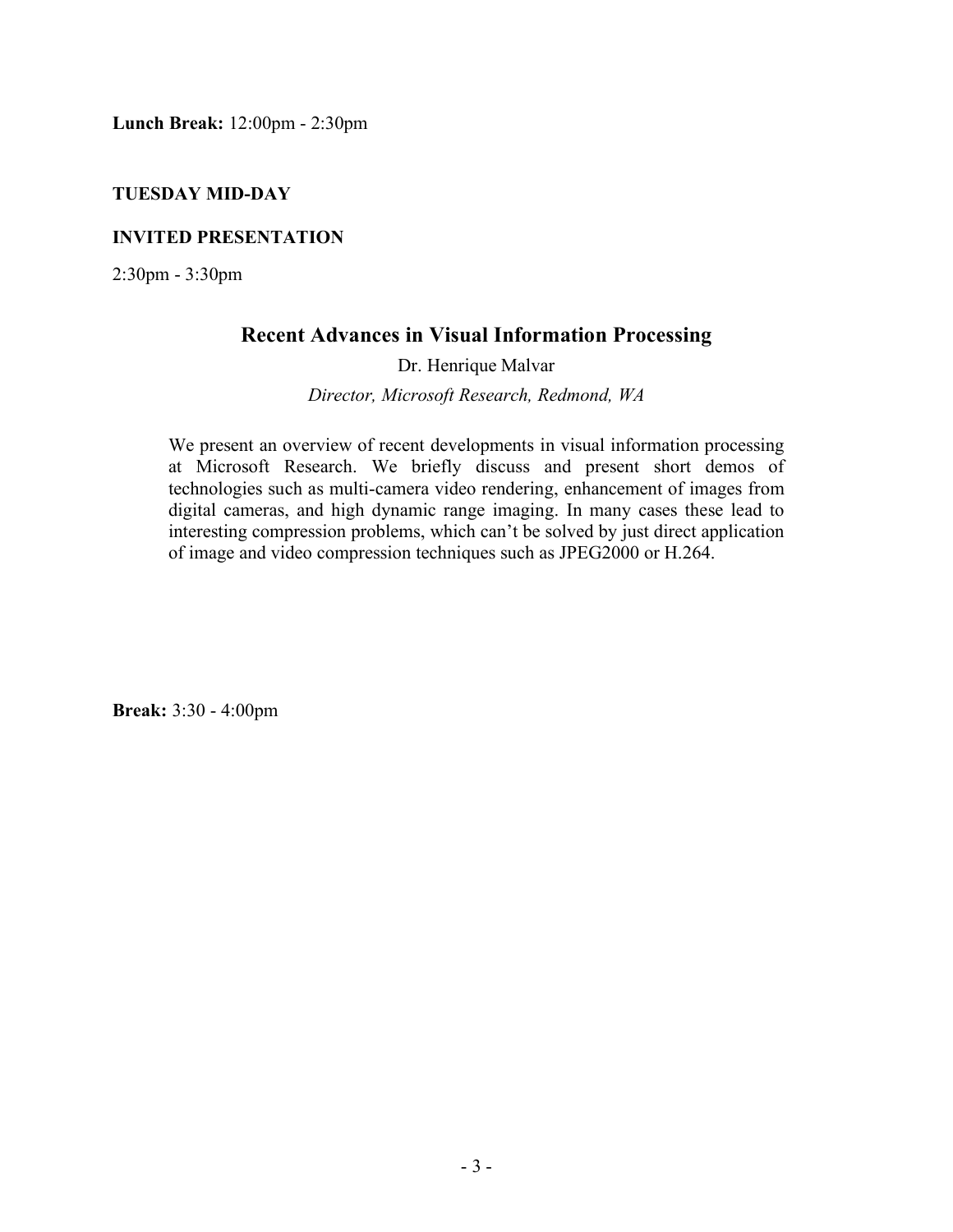# **TUESDAY AFTERNOON**

### **SESSION 3**

| 4:00pm: "Optimal Prefix Codes"                                                                                  |  |
|-----------------------------------------------------------------------------------------------------------------|--|
|                                                                                                                 |  |
| Frédérique Bassino, Julien Clément <sup>†</sup> , Gadiel Seroussi <sup>‡</sup> , and Alfredo Viola <sup>*</sup> |  |
| Université de Marne-la-Vallée, <sup>†</sup> Université de Caen, <sup>†</sup> Mathematical Sciences Research     |  |
| Institute, Universidad de la República                                                                          |  |
|                                                                                                                 |  |
| Stephan Rein, Clemens Gühmann, and Frank H.P. Fitzek                                                            |  |
| <b>Technical University of Berlin</b>                                                                           |  |
| 4:40pm: "Fast Lossless Compression of Scientific Floating-Point Data"  133                                      |  |
| Paruj Ratanaworabhan, Jian Ke, and Martin Burtscher                                                             |  |
| Cornell University                                                                                              |  |

**Break:** 5:00pm - 5:20pm

| 5:20pm: "State Machine Interpretation of Arithmetic Codes"                        |
|-----------------------------------------------------------------------------------|
|                                                                                   |
| Dongsheng Bi, Michael W. Hoffman, and Khalid Sayood                               |
| University of Nebraska                                                            |
|                                                                                   |
| $Emin$ Martinian and Martin Wainwright <sup>†</sup>                               |
| Misubishi Electric Research Labs, <sup>†</sup> University of California, Berkeley |
| 6:00pm: "High-Rate Analysis of Source Coding for Symmetric Error Channels" 163    |
| Chandra R. Murthy and Bhaskar D. Rao                                              |
| University of California, San Diego                                               |
|                                                                                   |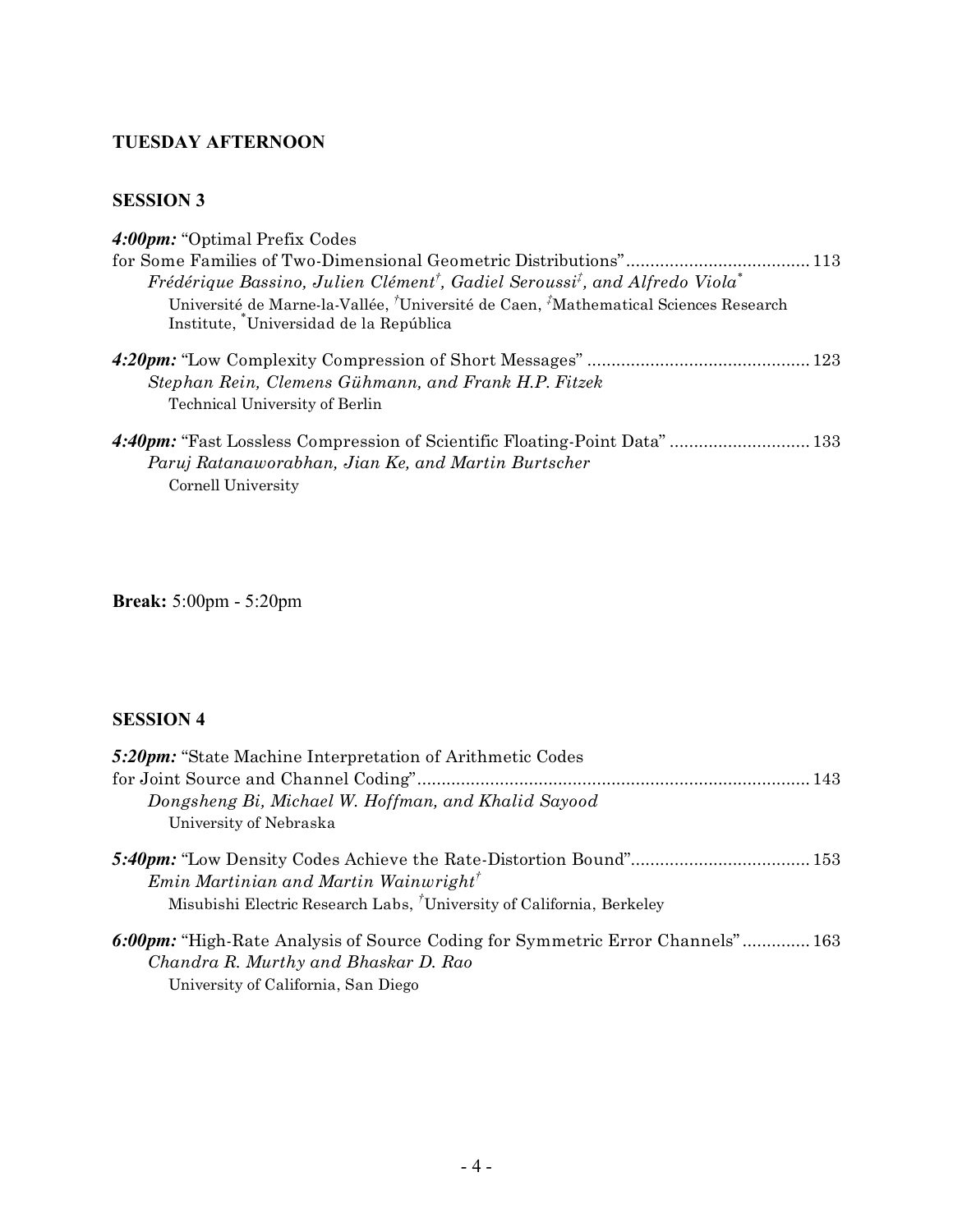# **WEDNESDAY MORNING**

### **SESSION 5**

| Jan Arpe and Rüdiger Reischuk                                                              |
|--------------------------------------------------------------------------------------------|
| Universität zu Lübeck                                                                      |
|                                                                                            |
| Martin Senft                                                                               |
| Charles University                                                                         |
|                                                                                            |
| Yonghui Wu, Stefano Lonardi, and Wojciech Szpankowski <sup>†</sup>                         |
| University of California, Riverside, <sup>†</sup> Purdue University                        |
|                                                                                            |
| Peter A. Franaszek, Luis A. Lastras-Montaño, Song Peng <sup>†</sup> , and John T. Robinson |
| IBM T.J. Watson Research Center, <sup>†</sup> Cornell University                           |
| 9:20am: "Compressed Data Structures: Dictionaries and Data-Aware Measures"213              |
| Ankur Gupta, Wing-Kai Hon, Rahul Shah, and Jeffrey Scott Vitter                            |
| <i>Purdue University</i>                                                                   |

# **Break:** 9:40am - 10:00am

| Robert M. Gray and John T. Gill III                                                                |
|----------------------------------------------------------------------------------------------------|
| <b>Stanford University</b>                                                                         |
|                                                                                                    |
| Sangho Yoon                                                                                        |
| <b>Stanford University</b>                                                                         |
|                                                                                                    |
| Bishwarup Mondal, Satyaki Dutta <sup>†</sup> , and Robert W. Heath, Jr.                            |
| The University of Texas at Austin, <sup><i>'</i></sup> Stony Brook University                      |
| 11:00am: "Trellis Based Variable Rate Residual Image Coding over Noisy Channels" 252               |
| Tomas Eriksson, Norbert Goertz, Mirek Novak <sup>†</sup> , and John B. Anderson <sup>†</sup>       |
| The University of Edinburgh, Lund University                                                       |
| 11:20am: "Quantization of Transmission Parameters in Stereo Linear Predictive Systems"262          |
| Arijit Biswas and Albertus C. den Brinker <sup>†</sup>                                             |
| Technical University Eindhoven, <sup><i>Philips Research Laboratories</i></sup>                    |
| <b>11:40am:</b> "Optimal Index Assignment for Multiple Description Lattice Vector Quantization"272 |
| Xiang Huang and Xiaolin Wu                                                                         |
| McMaster University                                                                                |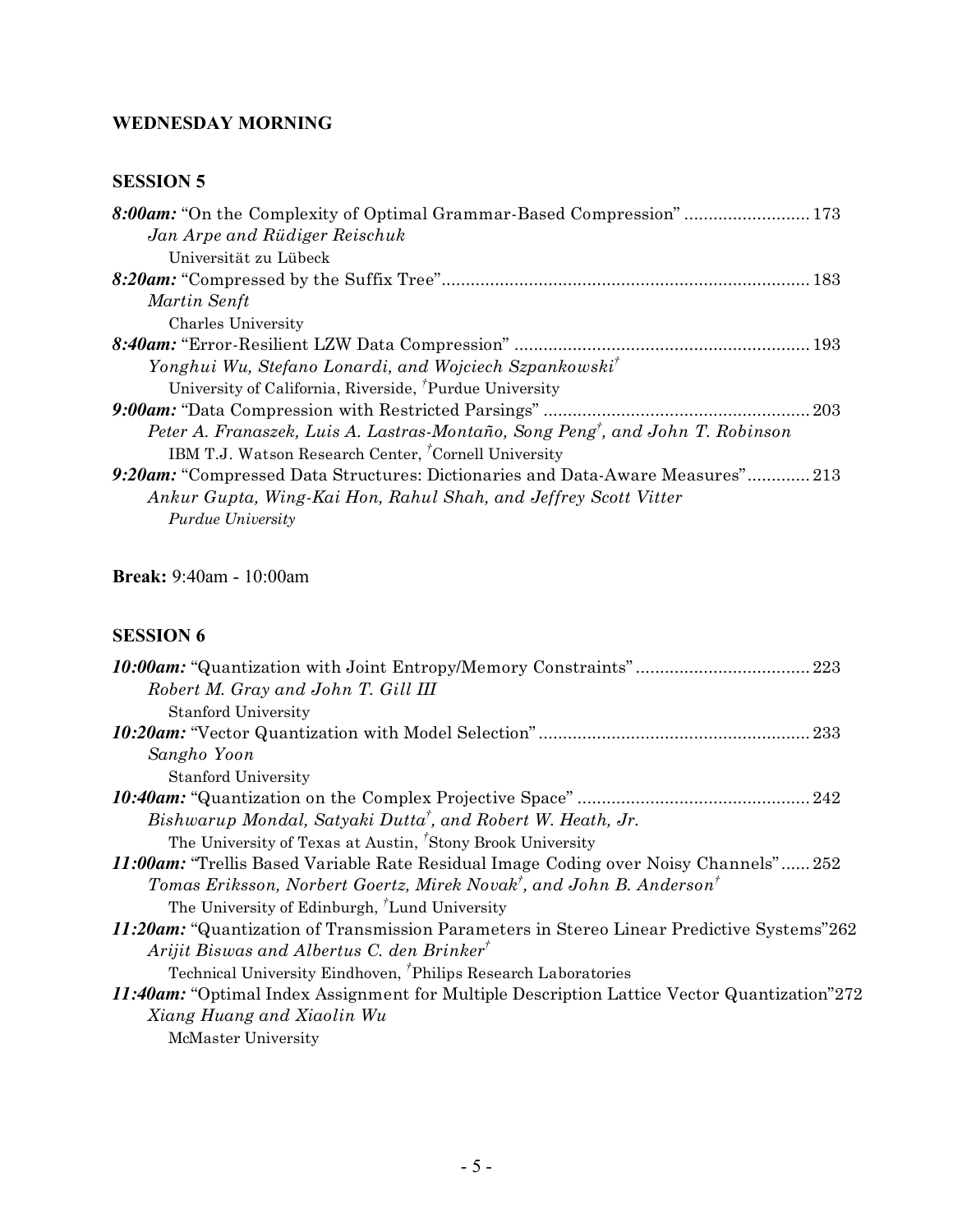**Lunch Break:** 12:00am - 2:10pm

#### **WEDNESDAY MID-DAY**

#### **SESSION 7**

| Francesc Aulí-Llinàs, Joan Serra-Sagristà, Jose Lino Monteagudo-Pereira,<br>and Joan Bartrina-Rapesta |     |
|-------------------------------------------------------------------------------------------------------|-----|
| Universitat Autònoma Barcelona                                                                        |     |
| 2:30pm: "A Fast and Low Complexity Image Codec Based on Backward Coding of                            | 292 |
| Jiangling Guo, Sunanda Mitra, Brian Nutter, and Tanja Karp<br>Texas Tech University                   |     |
| $Dharmendra S. Modha and Narayana P. Santhanam†$<br>IBM Research, University of California, San Diego |     |
| Azadeh Faridi and Anthony Ephremides<br>University of Maryland                                        | 312 |

**Break:** 3:30pm - 4:00pm

#### **WEDNESDAY AFTERNOON POSTER SESSION AND RECEPTION**

4:00-7:00pm

In the Golden Cliff Room

(Titles are listed at the end this program; abstracts of each presentation appear in the proceedings.)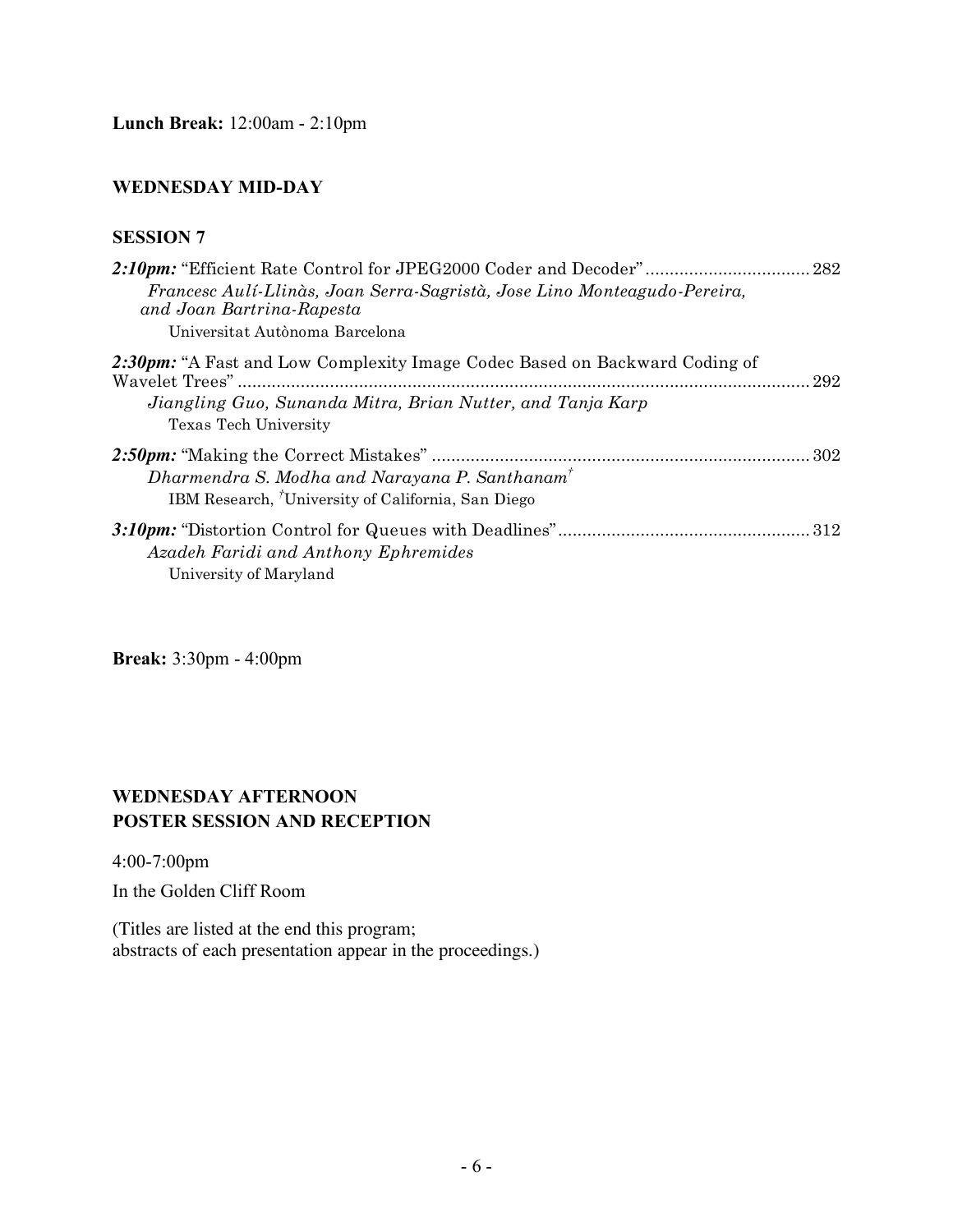# **THURSDAY MORNING**

| 8:00am: "Gauss Mixture Model-Based Classification for Sensor Networks" 322 |  |
|----------------------------------------------------------------------------|--|
| Kivanc Ozonat and Robert M. Gray                                           |  |
| <b>Stanford University</b>                                                 |  |
| 8:20am: "Compression and Machine Learning:                                 |  |
|                                                                            |  |
| D. Sculley and Carla E. Brodley                                            |  |
| Tufts University                                                           |  |
| <b>8:40am:</b> "Reduced Complexity Content-Based Image Retrieval           |  |
|                                                                            |  |
| Ajay H. Daptardar and James A. Storer                                      |  |
| <b>Brandeis University</b>                                                 |  |

# **Break:** 9:00am - 9:20am

### **SESSION 9**

| 9:20am: "Analysis of Redundant-Wavelet Multihypothesis for Motion Compensation"  352      |
|-------------------------------------------------------------------------------------------|
| <i>James E. Fowler</i>                                                                    |
| Mississippi State University                                                              |
| <b>9:40am:</b> "Practical Low Delay Broadcast of Compressed Variable Bit Rate Movies" 362 |
| Neva Cherniavsky and Richard E. Ladner                                                    |
| University of Washington                                                                  |
| <b>10:00am:</b> "Dual Frame Video Coding with Pulsed Quality and a Lookahead Window"  372 |
| Mayank Tiwari and Pamela Cosman                                                           |
| University of California, San Diego                                                       |
| 10:20am: "Perceptually-Weighted Audio Coding"                                             |
|                                                                                           |
| Srivatsan Kandadai and Charles D. Creusere                                                |
| New Mexico State University                                                               |

# **Break:** 10:40am - 11:00am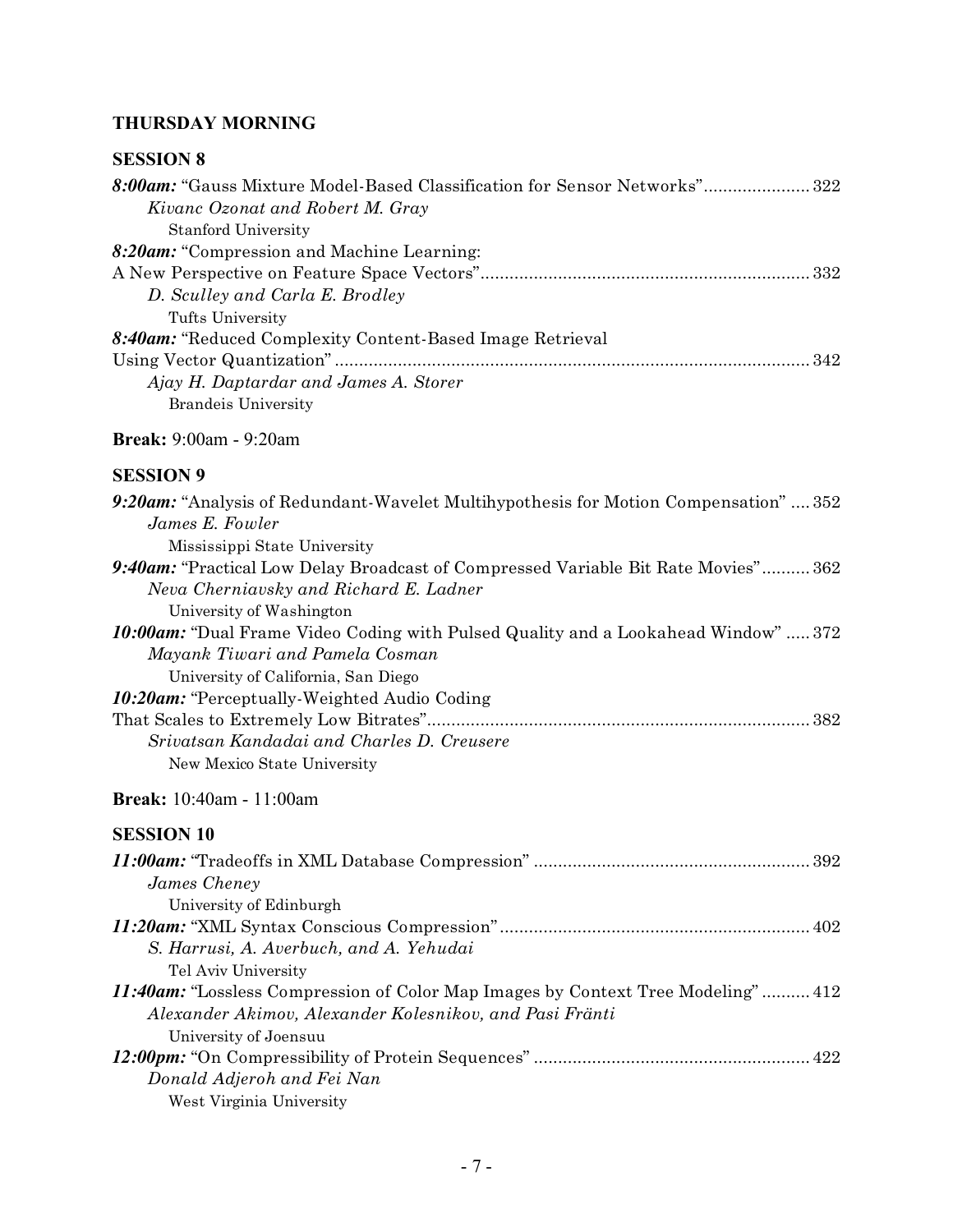# **Poster Session**

(listed alphabetically by first author)

| Joaquín Adiego and Pablo de la Fuente<br>Universidad de Valladolid                                                  |
|---------------------------------------------------------------------------------------------------------------------|
|                                                                                                                     |
| Donald A. Adjeroh                                                                                                   |
| West Virginia University                                                                                            |
|                                                                                                                     |
| Alberto Apostolico <sup>††</sup> and Yong Wook Choi <sup>*</sup>                                                    |
| <sup>†</sup> Università di Padova, <sup>†</sup> Georgia Institute of Technology, *Purdue University                 |
|                                                                                                                     |
| Demba E. Ba and Vivek K. Goyal                                                                                      |
| Massachusetts Institute of Technology                                                                               |
| "Side Information Aware Coding Strategy in the Quadratic Gaussian<br>CEO Problem"                                   |
| Hamid Behroozi and M. Reza Soleymani                                                                                |
| Concordia University                                                                                                |
|                                                                                                                     |
| R. Bernardini and R. Rinaldo                                                                                        |
| University of Udine                                                                                                 |
| "Still Image Compression through Exhaustive Two-Valued                                                              |
|                                                                                                                     |
| Maria Bras-Amorós, Jorge González-Conejero, Pere Guitart-Colom,<br>Joan Serra-Sagristà, and Fernando García-Vilchez |
| Universitat Autònoma de Barcelona                                                                                   |
|                                                                                                                     |
| Ehud S. Conley and Shmuel T. Klein                                                                                  |
| Bar-Ilan University                                                                                                 |
| "Lossless Image Compression by Block Matching on a Mesh of Trees" 443                                               |
| Sergio De Agostino                                                                                                  |
| University of Rome "La Sapienza"                                                                                    |
| "Faster Algorithm for Designing Optimal Prefix-Free Codes with                                                      |
| 444                                                                                                                 |
| Sorina Dumitrescu                                                                                                   |
| McMaster University                                                                                                 |
|                                                                                                                     |
| Ethan R. Duni and Bhaskar D. Rao                                                                                    |
| University Of California, San Diego                                                                                 |
| "Noise Immunity for $1:N$ and $M:1$ Nonlinear Mappings for                                                          |
|                                                                                                                     |
| Pål Anders Floor and Tor A. Ramstad                                                                                 |
| Norwegian University of Science and Technology                                                                      |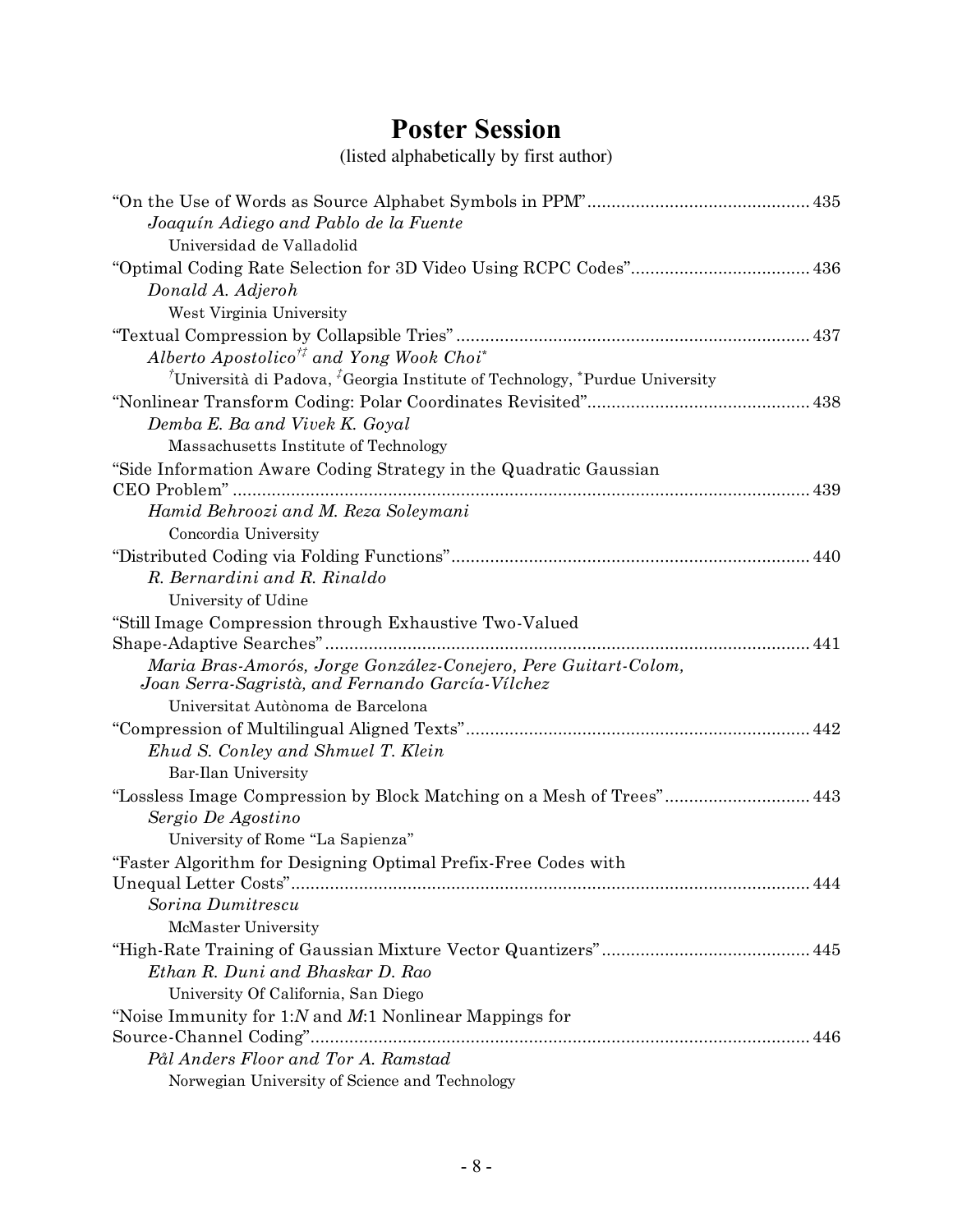| Travis Gagie                                                                                                                                                  |
|---------------------------------------------------------------------------------------------------------------------------------------------------------------|
| University of Toronto                                                                                                                                         |
| Barry Gergel, Howard Cheng, and Xiaobo Li <sup>†</sup><br>University of Lethbridge, University of Alberta                                                     |
| "Combined Prediction and Residual Coding for Lossless Audio Compression" 449<br>Florin Ghido                                                                  |
| Tampere University of Technology                                                                                                                              |
| Luc Gillibert and Alain Bretto<br>Université de Caen                                                                                                          |
| Wei-Hsin Gu and Michelle Effros<br>California Institute of Technology                                                                                         |
| "Image Transmission over Flat Fading Channels Using Joint Source                                                                                              |
| Greg Håkonsen and Tor A. Ramstad<br>Norwegian University of Science and Technology                                                                            |
| "Evaluating the Role of Context in Syntax Directed Compression of                                                                                             |
|                                                                                                                                                               |
| S. Hariharan and P. Shankar                                                                                                                                   |
| Indian Institute of Science                                                                                                                                   |
| "Efficient Video Broadcast over Wireless Channels Using Adaptive Playback"  454<br>Mohamed Hassan, Marwan Krunz, and Satyajeet Ahuja<br>University of Arizona |
| "Digitising the 2:1 Shannon Mappings for Transport over                                                                                                       |
|                                                                                                                                                               |
| Fredrik Hekland and Tor A. Ramstad                                                                                                                            |
| Norwegian University of Science and Technology                                                                                                                |
| "The B-coder: An Improved Binary Arithmetic Coder and Probability Estimator" 456<br>Benjamin Kelly and David Brailsford<br>University of Nottingham           |
|                                                                                                                                                               |
| S.T. Klein, T.C. Serebro, and D. Shapira <sup>†</sup><br>Bar Ilan University, <sup>†</sup> Ashkelon Acad. College                                             |
|                                                                                                                                                               |
| Jan Lánsky and Michal Žemlička                                                                                                                                |
| <b>Charles University</b>                                                                                                                                     |
|                                                                                                                                                               |
| A. Mahdian, H. Khalili, E. Nourbakhsh, M. Ghodsi<br>Sharif University of Technology                                                                           |